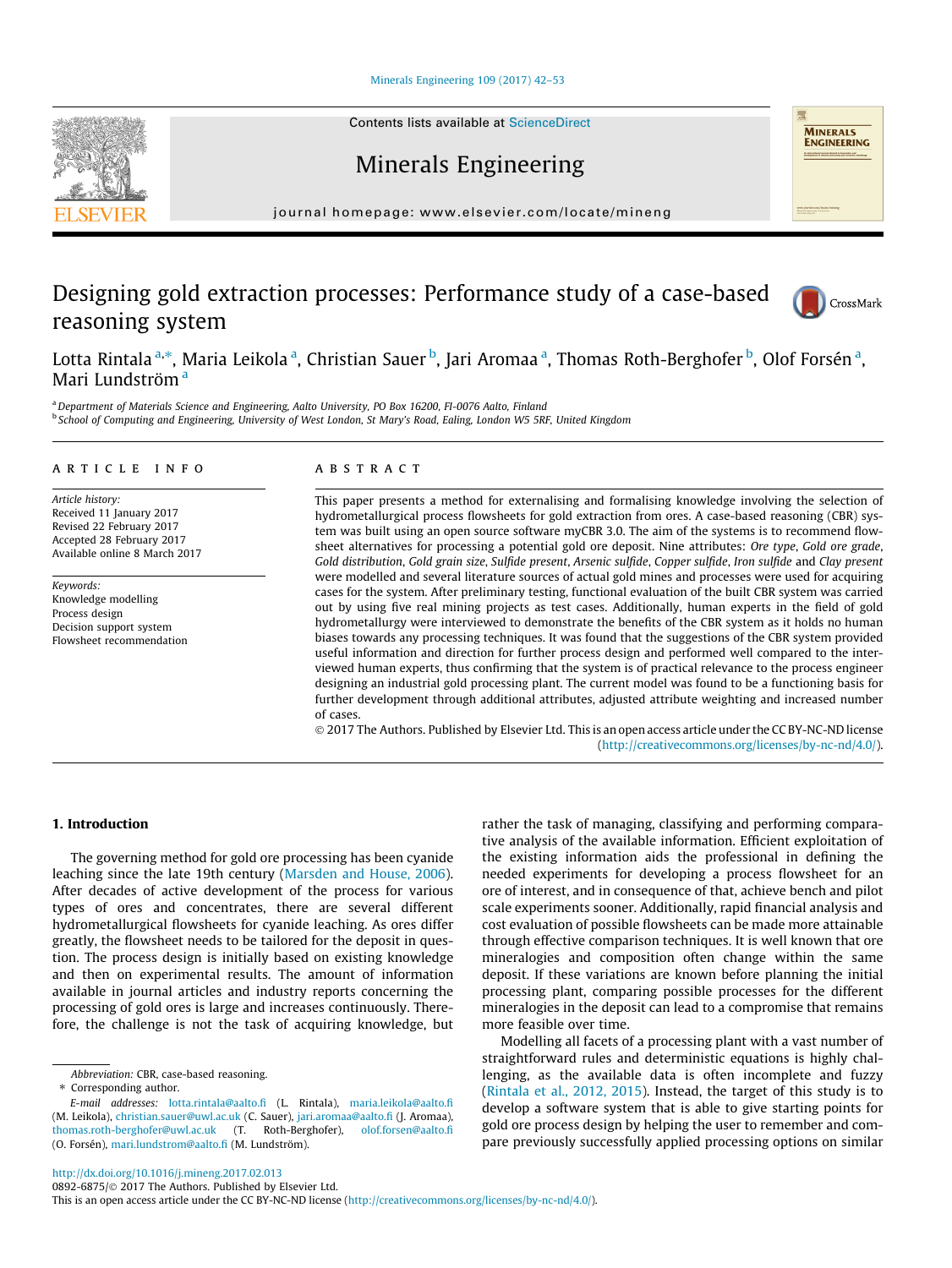<span id="page-1-0"></span>mining sites ([Sauer et al., 2013, 2014\)](#page-11-0). To develop such a decision support method, systematic knowledge formalisation is required ([Kolodner, 1992](#page-11-0)).

The three most prominent reasoning methodologies available to create a decision support system are rule-based, case-based and model-based reasoning. Of these three, only case-based reasoning (CBR) is able to handle incomplete and fuzzy knowledge in a way suitable for recommending hydrometallurgical process alternatives ([Rintala et al., 2011](#page-11-0)), and was therefore chosen as the reasoning methodology for this study. CBR has already been applied in various fields of engineering and process design. To name a few examples, [Vong et al. \(2002\)](#page-11-0) have utilised CBR to support hydraulic production machine design, and [Seuranen et al. \(2005\)](#page-11-0) have studied how to develop a method for recommending feasible separation process sequences and a separation process structure in chemical technology.

CBR uses the knowledge of past problems, cases, and predicts the likely outcome or applicable solution to a current problem. It performs this prediction based on the knowledge stored in previous cases which are gathered in a case base ([Aamodt and Plaza,](#page-11-0) [1994; Richter, 1998\)](#page-11-0). The knowledge is stored in the case's various attributes, such as pH, chemical formula, price, location, symptom, colour, etc. The current problem is formulated into a case by defining its attribute values and is referred to as the query case.

When using the CBR system, a user makes a query by entering values for each attribute and then the system retrieves cases from the case base organised by their similarity with the query. These similarity measures get values between 0 and 1, the former denoting that the query case and retrieved case are completely dissimilar and the latter indicating that they are identical. The total similarity (global similarity) between case and query is a result of the combination of attribute specific similarities (local similarities) by applying a suitable amalgamation function. When a case consists of n attributes, the global similarity,  $Sim (q, c)$ , between query  $q$  and case  $c$  in the case base is calculated as the weighted sum of the attribute specific local similarities according to Eq. (1) ([Stahl and Roth-Berghofer, 2008\)](#page-11-0):

$$
Sim(q, c) = \sum_{i=1}^{n} \omega_i \cdot sim_i(q_i, c_i)
$$
\n(1)

Here  $sim_i$  and  $\omega_i$  denote the local similarity measure and the weight of attribute i.

The aim of this research is to construct and study the functionality of a CBR system, designed to recommend possible processing flowsheets for a gold ore of interest. The CBR methodology is applied to compare and rank process alternatives based on similarities between ore properties as defined by the selected nine attributes. Additionally, the constructed CBR system is tested through preliminary retrieval tests and its functionality is evaluated against the expertise of senior level hydrometallurgical experts.

## 2. Methods

This section describes the construction of the CBR system, methodology of the retrieval tests and interviewing techniques applied during knowledge acquisition.

#### 2.1. Knowledge formalisation

The knowledge formalisation described in this paper was performed using the open source similarity-based retrieval tool myCBR in its latest version 3.0 ([myCBR, 2012](#page-11-0)). The myCBR tool offers a set of graphical user interphases (GUIs) called myCBR workbench, which can be employed for rapid knowledge modelling and prototyping of CBR systems [\(Stahl and Roth-Berghofer,](#page-11-0)

[2008](#page-11-0)). This specific CBR tool was selected due to its various useful functionalities such as the possibility to model several local similarity measures for one attribute and then select which one is used in the retrieval step.

### 2.1.1. Defining case attributes

At the beginning of knowledge formalisation, the relevant entities in the domain need to be identified, as well as their relationships with each other. In this study, the relevant entities were the mineralogical properties of gold ores. [Marsden and House](#page-11-0) [\(2006\)](#page-11-0) have suggested that after determining the gold mineral type, the ore composition, especially the concentration of gold, other valuable minerals, and minerals detrimental to processing, must be determined prior to gold process design. They also discuss the importance of gold grain size distribution and liberation characteristics of valuable minerals. In this study, nine attributes: Ore type, Gold ore grade, Gold distribution, Gold grain size, Sulfide present, Arsenic sulfide, Copper sulfide, Iron sulfide and Clay present were modelled.

Gold mineral type, referring to the most general description of the ore, such as ''Free milling" or ''Silver rich", and gold concentration, or Gold ore grade, were relatively straightforward to model into attributes. Other valuable minerals, such as silver, were not seen being as characterising as gold with regards to process design and profitability. Overall mineralogical composition is also important, but significantly more complicated to model into attributes. However, some minerals are more influential than others. The flowsheet design is significantly different for sulfidic gold ores compared to other types, such as free milling ores, because sulfides consume cyanide during leaching. Therefore, three mineral attributes were selected to describe the sulfidic mineralogy of the ore: Arsenic sulfide, Copper sulfide, and Iron sulfide. Additionally, a simple attribute stating the presence of sulfides, without determining the kind of sulfidic mineral was included in the model. Another aspect of ore composition that affects the process design is the presence of clay; hence, an attribute Clay present was included in the system. Clay minerals reduce the gold dissolution rates, whether directly associated with the gold, or just present in the ore. Clays tend to hinder the cyanidation process for example by forming impermeable coatings over the surface of the gold which develop after grinding ([Gasparrini, 1993\)](#page-11-0). Gold grain size distribution is often described rather vaguely in literature with terms such as ''Fine grains". It was however included in the model, despite the possible loss of information related to its modelling. The liberation characteristics of all valuable minerals affect the processing methods, but gold was seen as the most defining. Therefore, the attribute Gold distribution was formulated to model the mode of gold occurrence as either "Free" or "Enclosed in mineral".

In conclusion, the following attributes were selected to be modelled in the first version of the CBR system: Ore type, Gold ore grade, Gold distribution, Gold grain size, Sulfide present, Arsenic sulfide, Copper sulfide, Iron sulfide, and Clay present.

#### 2.1.2. Case representation

Attribute-value pairs were selected for case representation, describing the mineralogy of an industrially utilised gold ore/concentrate. In myCBR the user can select from several attribute data types, which indicate the nature of the attribute. Examples of data types are numerical values and symbolic values, such as names of substances. The attribute types employed in the built system were symbols, Boolean, and floating point numbers. The attributes and their respective data types are presented in [Table 1.](#page-2-0)

The flowsheets related to the ores in the case base were also gathered to be used as starting points for process design for the ore of interest i.e. the queried ore. The flowsheets were formalised into a separate data base, where the user can examine them. Sim-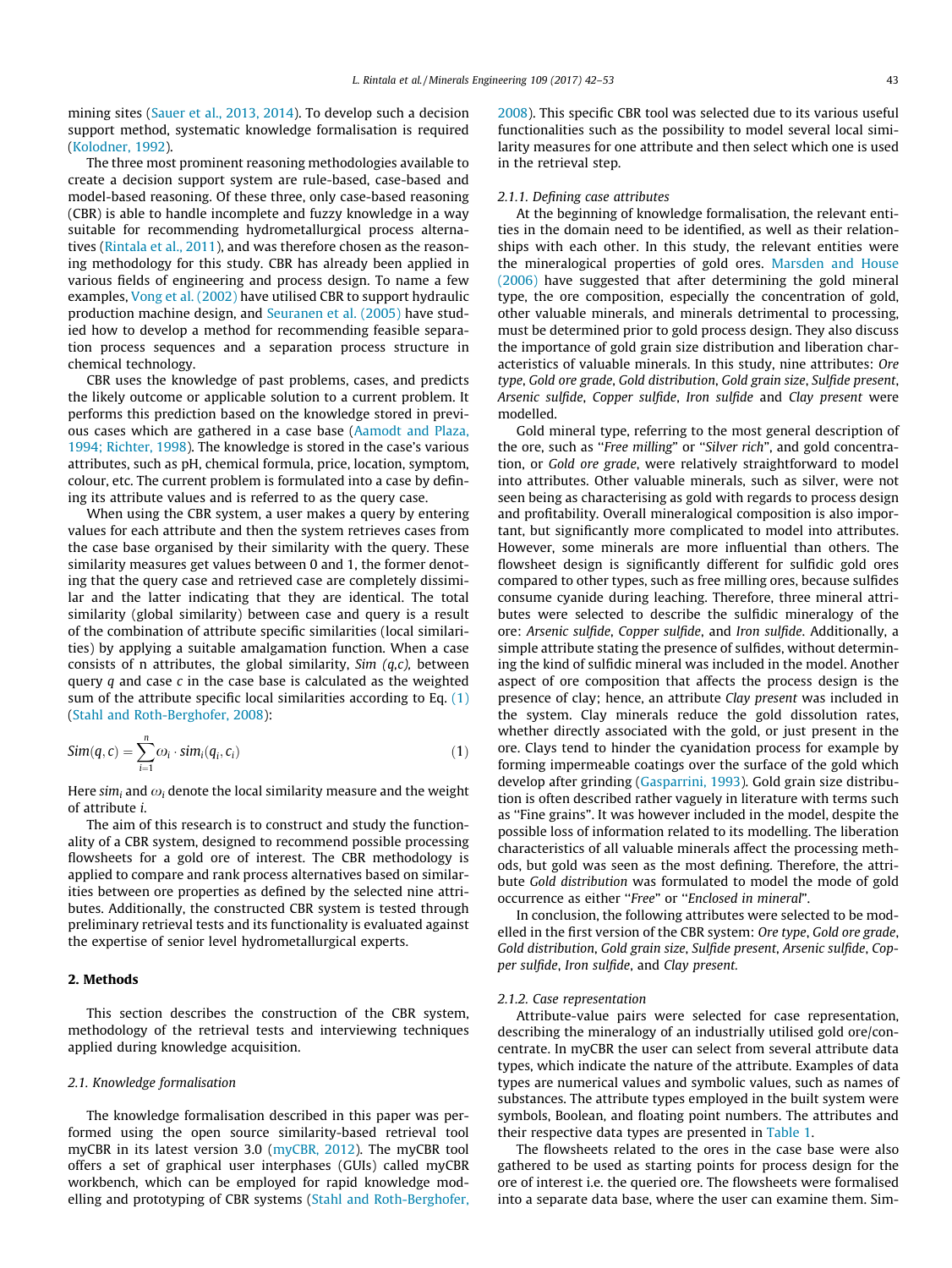#### <span id="page-2-0"></span>Table 1

Case representation including the data types of attributes.

| Attribute         | Possible values                                                                                                                                    | Data type             |
|-------------------|----------------------------------------------------------------------------------------------------------------------------------------------------|-----------------------|
| Ore type          | Carbonaceous, Copper rich, Free milling, Refractory Arsenopyritic, Refractory<br>antimony sulfide, Refractory iron sulfide, Silver rich, Telluride | Symbol                |
| Gold ore grade    | [g/t]                                                                                                                                              | Floating point number |
| Gold distribution | Free. Grain enclosed in mineral                                                                                                                    | Symbol                |
| Gold grain size   | Coarse, Fine, Micronsized, Sub-micronsized                                                                                                         | Symbol                |
| Sulfide present   | Yes. No                                                                                                                                            | Boolean               |
| Arsenic sulfide   | Arsenic sulfide, Arsenopyrite, Orpiment, Realgar, Any, None                                                                                        | Symbol                |
| Copper sulfide    | Bornite, Chalcopyrite, Copper sulfide, Covellite, Digenite, Any, None                                                                              | Symbol                |
| Iron sulfide      | Iron sulfide, Marcasite, Pyrite, Pyrrhotite, None                                                                                                  | Symbol                |
| Clay present      | Yes, No                                                                                                                                            | Boolean               |
|                   |                                                                                                                                                    |                       |

## Table 2

Structure of flowsheet formalisation demonstrated by two examples; East Driefontein and Sao Bento.

| Process step           | East Driefontein       | Sao Bento           |                       |
|------------------------|------------------------|---------------------|-----------------------|
| Ore type               | Free milling           | Ref. arsenopyritic  |                       |
| Gold ore grade $[g/t]$ | 8                      | 7.2                 |                       |
| Comminution            | $78\% < 75 \text{ µm}$ | $75\% < 75 \mu m$   |                       |
| Enrichment             | TH                     | FL, G, TH           | Gravity concentration |
| Pretreatment 1         | Alkaline preaeration   | Acidic pretreatment |                       |
| Pretreatment 2         |                        | Acidic PO           |                       |
| Leaching               | Agitated CL            | Agitated CL         |                       |
| Recovery 1             | <b>CIP</b>             | CIP/CIL             |                       |
| Recovery 2             | Carbon elution         | AARL elution        |                       |
| Recovery 3             | EW                     | EW                  |                       |
| Refining               | Smelting               | Smelting            | Smelting              |
| Product                | Bullion                | Ag-Au bullion       | Bullion               |

AARL = Anglo American Research Laboratory method, CL = Cyanide leaching, CIP = Carbon-in-pulp, EW = Electrowinning, FL = Flotation, G = Grinding, PO = Pressure oxidation, TH = Thickening.

ilarity modelling of the flowsheets was not in the scope of this research. Table 2 presents the structure of the flowsheet formalisation by two example cases: East Driefontein and Sao Bento. The latter utilises gravity concentration and then the concentrate and tailings are processed in separate streams.

#### 2.1.3. Similarity measures

The local similarity of the attribute Gold ore grade was modelled by a symmetric distance function illustrated in Fig. 1 and defined by Eq. (2).

$$
y = -\left|\frac{1}{71}x\right| + 1\tag{2}
$$

Here  $y$  expresses the local similarity value and  $x$  indicates the remainder of the two Gold ore grade values in the queried ore and the case. The denominator in Eq.  $(2)$  is defined by the maximum difference between Gold ore grade values in the case base. For example, if two values for this attribute are compared using this function: Value A:50 and Value B:40 (both expressed in  $g/t$ ), then  $x = 10$ , which calculates to a similarity of B being 0.86 ''similar" to A.

The attributes Clay present and Sulfide present are Boolean attributes, and can therefore have only the values Yes or No, and the local similarity between them is exactly 0 or 1. Other selected attributes, Ore type, Gold distribution, Gold grain size and Arsenic, Copper and Iron sulfide, were modelled by comparative similarity tables. The 10th edition of the Nickel–Strunz classification of minerals ([Mindat, 2014](#page-11-0)) was used as a reference for local similarity models of minerals. Each mineral in the Nickel-Strunz classification has an assigned class code depending on the elements and ions within it. The general format of the code is two numbers, two letters, and two numbers with a possible additional letter, if there are more than one mineral having the same classification code: XX.YY.XX (y). There are some exceptions to the general format, but none of these were included in the case base. Only the attribute values that were used in the case base were modelled.

The following rules for local similarities of minerals were formulated based on the Nickel-Strunz classification:

- If the first numbers of the mineral class code are equal, local similarity is 0.5.
- If the number and the first letter of the mineral class code are equal, local similarity is 0.7.
- If the number and both letters of the mineral class code are equal, local similarity is 0.8.



Fig. 1. Difference-based local similarity measure for the attribute Gold ore grade between the query  $q$  and case  $c$ .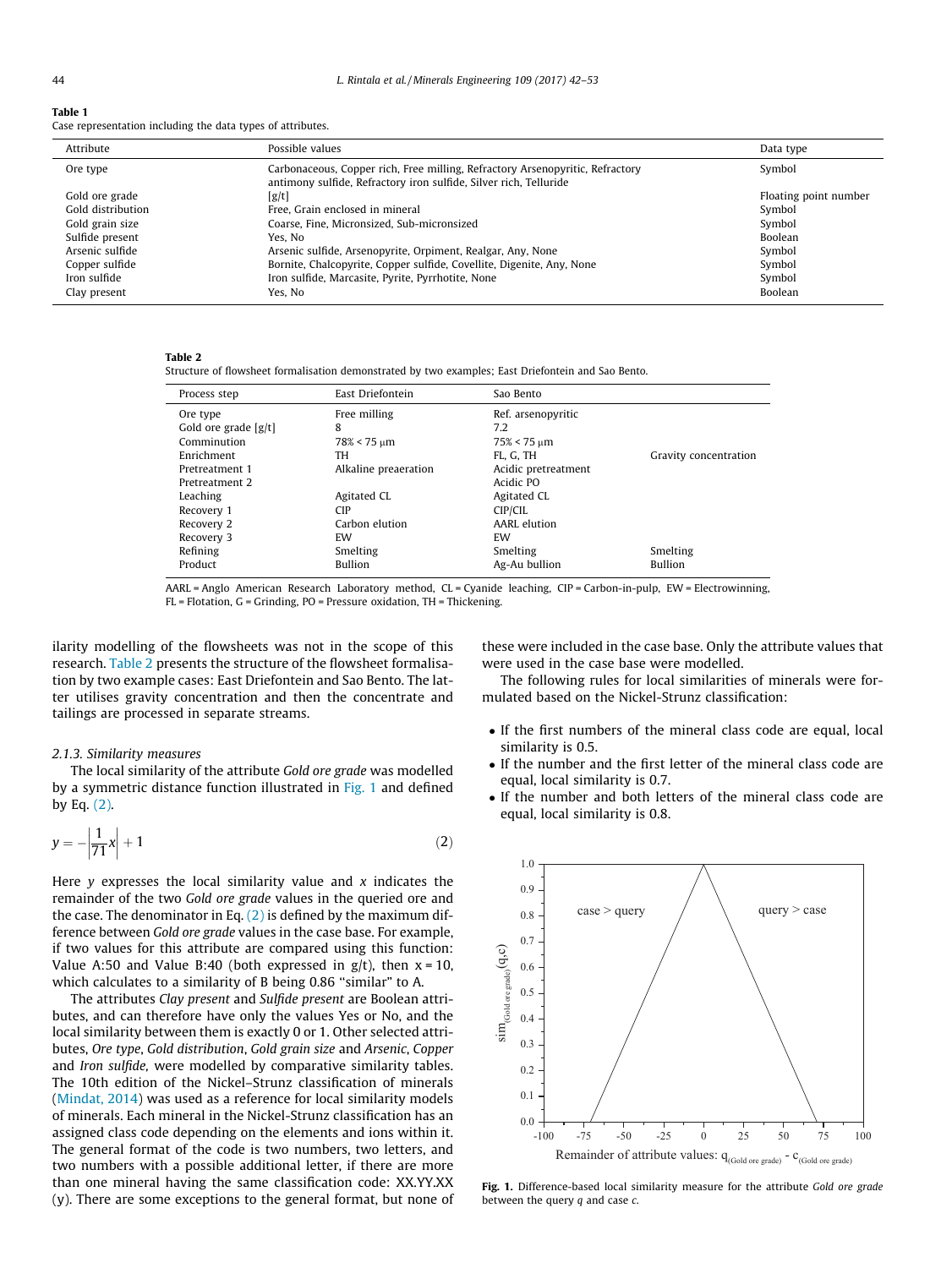Table 3 The local similarity table for the symbol type attribute Arsenic sulfide.

|              | Case value   |     |      |         |          |
|--------------|--------------|-----|------|---------|----------|
| Query value  | Arsenopyrite | Anv | None | Realgar | Orpiment |
| Arsenopyrite |              | 0.5 | 0    | 0.5     | 0.5      |
| Any          | 0.5          |     | 0    | 0.5     | 0.5      |
| None         | 0            | 0   |      | 0       | 0        |
| Realgar      | 0.5          | 0.5 | 0    |         | 0.8      |
| Orpiment     | 0.5          | 0.5 | o    | 0.8     |          |

- If the main class code is equal, but the additional letter is different, local similarity is 0.9.
- If the class code is identical, local similarity is 1.00.

In the instance of the attribute Arsenic Sulfide, five different values were modelled; three different minerals and the values of "None" and "Any". The Nickel-Strunz classification codes for arsenopyrite (FeAsS), orpiment  $(As_2S_3)$  and realgar  $(\alpha-As_4S_4)$  are 02.EB.20, 02.FA.30 and 02.FA.15a respectively and the local similarity model in Table 3 was created according to the formulated rules. The rules for the ''None" and ''Any" values were the following: the value "Any" is 0.5 similar to any mineral in the similarity table of a specific mineral group, here Arsenic sulfide, and the value ''None" is similar only with itself.

#### 2.2. Case construction

After the case structure was formalised, a case base could be compiled. The cases were constructed by extracting the mentioned nine ore attributes from the case sources and transferring them into the attribute-value tuples presented in [Table 1.](#page-2-0) At the moment, it is not possible to use several ore descriptions for one case. However, such a deposit that is a combination of more than one ore type can be added in the case base as two cases.

# 2.3. Retrieval tests

All the retrieval tests were performed using the built-in retrieval tool of the myCBR software. The preliminary retrieval tests were performed using one attribute-value pair at a time and then increasing the number of attribute-value pairs used, while verifying the validity of the calculations. These hypothetical queries enabled the investigation of the quality of local similarity models, the calculation of global similarities according to Eq. [\(1\)](#page-1-0), and the consideration of possible weighting factors.

The flowsheet recommendation ability of the built CBR system was tested using mineralogy and process information of actual gold mines [\(Marsden and House, 2006\)](#page-11-0) that were not included in the case base. These five test queries T1-T5 are presented in Table 4. The objective of this test phase was to investigate how similar

process flowsheets are between the query case and the best matching cases. Additionally, these results could later be compared with process flowsheet proposals by human experts.

Process flowsheets of the actual gold processing plants applied for the test queries T1-T5 (Table 4.) are presented in [Table 5](#page-4-0). All of the queried ores are processed in two separate streams in their original flowsheets.

## 2.4. Interviewing technique

Interviewing techniques can be divided into three categories based on the predefined questions and their control over the course of the interview; structured i.e. a form, semi-structured or theme interview and unstructured or open interview ([Preece](#page-11-0) [et al., 2002](#page-11-0)). In this study experts were interviewed with a semistructured interviewing technique where the questions were predefined, asked in the same order and no additional questions were asked. Because the aim of the interviews was not quantitative analysis of the results, but to simply compare the qualitative differences of human experts and the CBR system, the number of interviews was set at three.

The interviews were conducted with experienced hydrometallurgical experts, Interviewees I, II and III, who have worked with gold processing for several years. Their experience level can be described as follows:

- I: 30 years of metallurgical experience in industry of which 11 years in gold processing,
- $\bullet$  II: 26 years of experience in extractive metallurgy of which 18 years in academia focusing on non-ferrous metals, especially gold,
- III: 33 years of non-ferrous process engineering, R&D and metallurgical plant design with the latest 5 years exclusively dedicated to gold hydrometallurgy.

They were presented with the original descriptions of the ores that were used to construct the test queries T1-T5 in [Table 7](#page-6-0). An example of such a description is the way [Marsden and House](#page-11-0) [\(2006\)](#page-11-0) described the ore mined in Homestake Lead, operated by Barrick Gold Corporation until shutdown in 2000. This description was used for test case T1 and was presented to the interviewees in its original form, seen here:

''Fine free gold and minor silver are associated with a predominantly chloritic-quartzite gangue. Small quantities of pyrrhotite and other minor sulfides occur in the ore"

#### [\[Marsden and House, 2006\]](#page-11-0)

Also the gold concentration [g/t] and the location of the deposit were given to the interviewees. They were then asked to draw a block flowsheet they would propose for the described ore. During the interviewing situation, the interviewer was to not interfere with the interviewees' answering technique after the instructions

Table 4

The queries T1-T5 formed based on the five actual gold mines [\(Marsden and House, 2006](#page-11-0)). The attributes that were not used in the query are marked by z.

|                           | Query        |              |                           |                           |              |
|---------------------------|--------------|--------------|---------------------------|---------------------------|--------------|
| Attribute                 |              |              | T <sub>3</sub>            | T <sub>4</sub>            | T5           |
| Ore type                  | Free milling | Free milling | Refractory arsenopyritic  | Refractory iron sulfide   | Carbonaceous |
| Gold ore grade $[g/t]$    | 4.7          | 6.0          | 2.4                       | 2.2                       | 8.0          |
| Primary gold distribution | Free         | Free         | Grain enclosed in mineral | Grain enclosed in mineral | Free         |
| Primary gold grain size   | Fine         | Fine         | Fine                      | Micronsized               | Fine         |
| Sulfide present           | Yes          | Yes          | Yes                       | Yes                       | Yes          |
| Arsenic sulfide           |              |              | Arsenopyrite              | Arsenopyrite              | z            |
| Iron sulfide              | Pyrrhotite   |              | Pyrite                    | Pyrite                    |              |
| Clay present              | No           | Yes          | No                        | No                        | No           |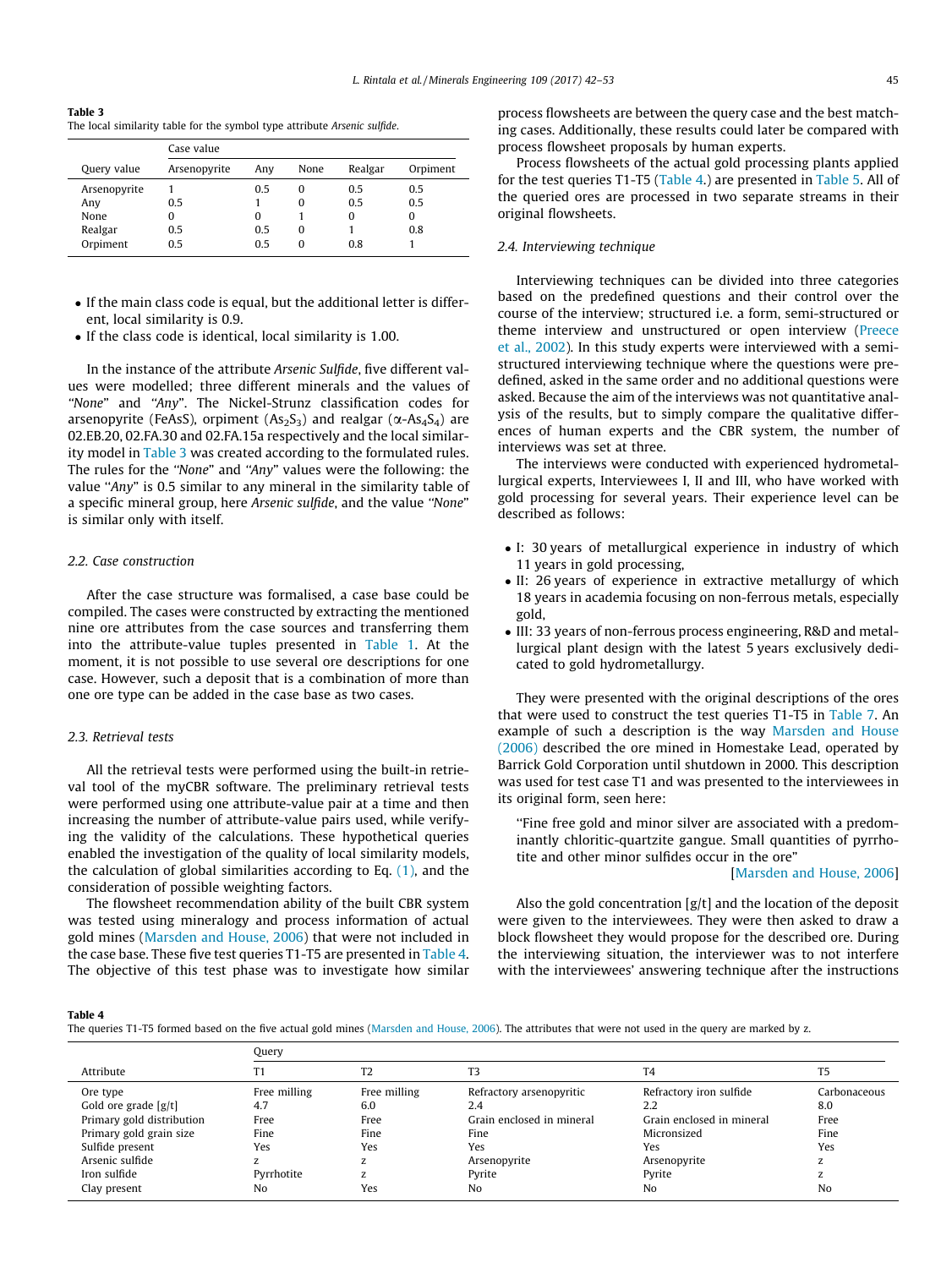<span id="page-4-0"></span>

| Ore type<br>Case                                  | Free milling         |                          | Free milling<br>$\overline{L}$                     |             | Ref. arsenopyritic         |                        | Ref. arsenopyritic<br>4 |                                 | Carbonaceous<br>ŗ             |              |
|---------------------------------------------------|----------------------|--------------------------|----------------------------------------------------|-------------|----------------------------|------------------------|-------------------------|---------------------------------|-------------------------------|--------------|
| Gold ore grade [g/t]<br>Comminution<br>Enrichment | $65% < 75 \mu m$     | $65% < 75 \text{ }\mu m$ | $87\% < 75 \mu m$<br>$\overline{\phantom{a}}$<br>E | L.          | $80\% < 75 \,\mu m$<br>2.4 | $80\% < 75 \mu m$<br>Ŧ | $80\% < 75 \ \mu m$     | $80\% < 75 \mu m$<br>TH, FL, TH | Inknown                       | Unknown      |
| Pretreatment 1                                    | Alkaline preaeration |                          |                                                    |             |                            | Nonacidic PO           | <b>Dd</b>               |                                 | Conditioning with<br>kerosene | Y            |
| Pretreatment 2                                    |                      |                          |                                                    |             |                            |                        |                         |                                 |                               |              |
| Leaching                                          | Agitated CL          | Vat CL                   | Agitated CL                                        | Heap CL     |                            |                        |                         |                                 |                               | Intensive CL |
| Recovery                                          | Ê                    | R,                       | <b>CIP/CIC</b>                                     |             | Pressure ZE                | Pressure ZE            | Carbon elution          | Carbon elution                  | Resin elution                 | UC           |
| Recovery 2                                        | ZE                   |                          | Pressure ZE                                        | Pressure ZE | Š                          | EN <sub>1</sub>        | ξŅ                      | Š                               | Š                             | <b>N</b> E   |
| Recovery 3                                        | <b>NE</b>            |                          | 2P                                                 |             |                            |                        |                         |                                 |                               |              |
| Refining                                          |                      |                          | $\mathfrak{c}$                                     |             |                            |                        |                         |                                 |                               |              |
| Product                                           | Loaded cathodes to   | Precipitate to           | llion to<br><b>Rul</b>                             | Bullion to  | <b>Bullion</b> to          | <b>Bullion</b> to      | Bullion                 | Bullion                         | Bullion                       | Bullion      |
|                                                   | on-site refinery     | on-site refinery         | refinery                                           | refinery    | refinery                   | refinery               |                         |                                 |                               |              |

had been given. The purpose of this experiment was to compare the CBR system with the human expert in time sensitive situations where no additional information is available and the process suggestion needs to be formulated effectively in an instant.

## 3. Results and discussion

The assembled case base and the challenges that arose from its construction are considered first in this section. Then the results of the retrieval tests are presented and finally the outcome of the expert interview evaluation is discussed.

#### 3.1. Compiled case base

The constructed case base is presented in [Appendix A.](#page-8-0) First, 43 cases were extracted from [Marsden and House's \(2006\)](#page-11-0) book ''The Chemistry of Gold Extraction" and 5 cases from other public sources or directly from mining/gold extraction companies ([Mining-technology, 2005;](#page-11-0) [Newcrest Mining, 2014;](#page-11-0) [True Gold](#page-11-0) [Mining, 2014; Tyhee Development Group, 2010; The AusIMM](#page-11-0) [Bulletin, 2015](#page-11-0)), resulting in altogether 48 cases. Some of the mining projects that were used as case sources divided the ore into several different streams that were treated differently, resulting in several separate cases in the case base with the same source.

Regarding the actual extraction process of cases, the attributes Ore type, Gold ore grade, Sulfide present and Clay present were the most straightforward to assign values to from the literature descriptions. The attributes Gold distribution, Gold grain size and the attributes concerning sulfides were found more challenging. These attributes may have several valid values at the same time, as seen in the description of the deposit for the Consolidated Murchison site in Papua New Guinea:

''Refractory minerals are predominantly antimony and arsenic sulfides, such as berthierite (FeSb<sub>2</sub>S<sub>4</sub>), gudmundite (FeSbS), arsenopyrite (FeAsS), and gersdorffite ((Fe,Ni,Co)AsS), with minor quantities of other base metal sulfides. Gold occurs as coarse visible gold, aurostibnite  $(AuSB<sub>2</sub>)$ , and as fine gold disseminated in sulfides. On average, the ore contains 3% to 4% Sb and 0.1% to 0.3% As."

## [[Marsden and House, 2006\]](#page-11-0)

Here gold occurs both as coarse visible gold and as fine gold disseminated in sulfides. The corresponding values for the attribute Gold distribution are "Free" and "Grain enclosed in mineral". A possible solution for this problem is to save such descriptions as two separate cases, especially when the ore is treated with the same processes only in the beginning, for example crushing and grinding, and after that two different process flowsheets are applied ([Marsden and House, 2006\)](#page-11-0).

The problem with duplicate values for an attribute happens also with the description of the Paradise Peak site in Nevada, USA:

''Hydrothermal deposit occurred with native silver and gold, but silver also occurred as silver sulfide. Major gangue mineral was quartz, with halides, cinnabar, orpiment, realgar, and bismuthbearing stibnite."

## [[Marsden and House, 2006\]](#page-11-0)

As can be seen in [Appendix A](#page-8-0), in the case base the value for the attribute Arsenic sulfide is "Orpiment". However, also realgar is present in the ore. This problem could be avoided by adding more attributes for the same entities, for example, having two or more attributes for Arsenic sulfide, for instance, Primary and Secondary arsenic sulfide. Then the user could add two values for the same

Table 5

Actual process flowsheets applied for the test queries T1-T5.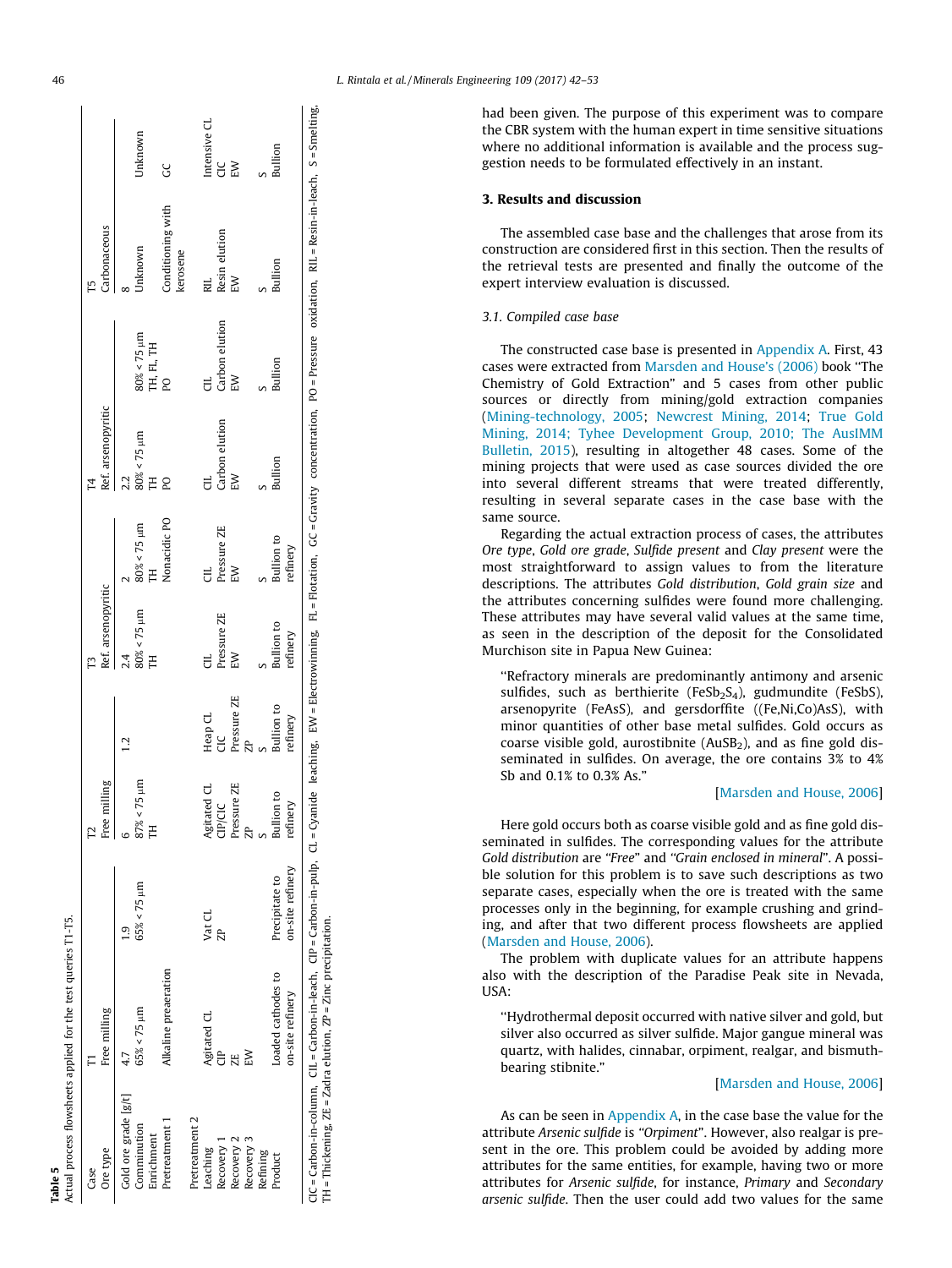attribute and the knowledge loss is smaller. Though, this approach shifts the challenge to the retrieval phase. An additional layer must be added into the similarity calculation, so that the retrieval finds also the cases where the values are similar to the query, but the order of them is vice versa.

## 3.2. Retrieval tests

Preliminary testing of the functionality of the calculation algorithms were performed on a simplified case base of 25 cases and the final retrieval tests, based on actual gold processes, were carried out using the full case base of 48 cases.

#### 3.2.1. Results of the preliminary retrieval tests

The similarity values of the retrieved cases were compared to the manually calculated similarities of the queried attribute values as they should be equal according to Eq.  $(1)$ . The results of the preliminary retrieval tests showed that all the global similarity values matched the manually calculated ones, and were therefore correct. However, the retrieval results indicated a need for further development of modelling the following attributes:

- 1. Gold ore grade: Increased impact of larger differences in the attribute value. An advanced function, being modelled in the myCBR tool, using its function editors, could be utilised as the local similarity measure, instead of the simplified polynomial function.
- 2. Gold grain size: Lower weighting of the attribute should be used to reduce the role of this attribute.
- 3. Clay present: As the presence of clay has a great impact on processing requirements, the weighting of the attribute could be used to emphasise its role in the global similarity. Besides weighting of the attribute in the global similarity calculation, it is possible to use certain attribute values to exclude cases from the retrieval results. In the matter of Clay present, the cases that are not equivalent to the queried value for Clay present could be excluded.

As an example of the global similarity distribution for one hypothetical set of queried attribute values, Fig 2 shows all the cases within the simplified case base, from most similar to least similar compared to the query.

It was shown that the built CBR system is able to retrieve cases from the case base using a set of selected attributes and rank them. The cases with the highest global similarities would then be used as starting points for further gold ore process flowsheet development for the ore of interest. It is up to the user to decide what global similarity level is used as acceptance level. In the query results shown in Fig. 2 the user might select e.g. three, five or seven most similar cases.

#### 3.2.2. Retrieval tests using actual mineralogies of gold mining projects

The five best matching and two worst matching cases retrieved and their similarities with the queries T1-T5 are presented in [Table 6](#page-6-0).

The best matching case for Query T1 is the East Driefontein deposit, with a global similarity value of 0.86. The ores in both cases are relatively similar, both ores are free milling, in which the gold is distributed as fine free grains and the ores contain sulfides, of which pyrrhotite is mentioned. The differences of the cases are that in the query case there is no clay present, but in the description of the East Driefontein the presence of clay is undefined. The process flowsheets of T1 and East Driefontein are fairly similar as well. Both ores are crushed and ground to somewhat similar size. In both cases alkaline preaeration is utilised before agitated cyanide leaching. The main difference in the flowsheets is that in the case T1 the sand fraction of the ore is treated by vat cyanide leaching, whereas in East Driefontein the whole ore fraction if treated in a cyanide leaching reactor.

The best matching cases for Query T2 are the Kidston and Pine Creek cases, with global similarity values of 1.0. All the ores are free milling ores with fine gold particles and clay present. In the case source ([Marsden and House, 2006](#page-11-0)) the ore of the case T2 is described as follows: ''Epithermal deposit of free-milling, oxidised ore overlie refractory sulfides. Major gangue minerals are limestone, dolomite, and sandstones. Orebody contains heavily silicified regions and between 10% and 20% clay. Fine free gold and electrum, and minor mercury  $(1-20 g/t)$  occur." The ore of the Kidston case is described as follows in the case source:



Fig. 2. Distribution of the global similarity values for one hypothetical query performed on the simplified case base of 25 cases.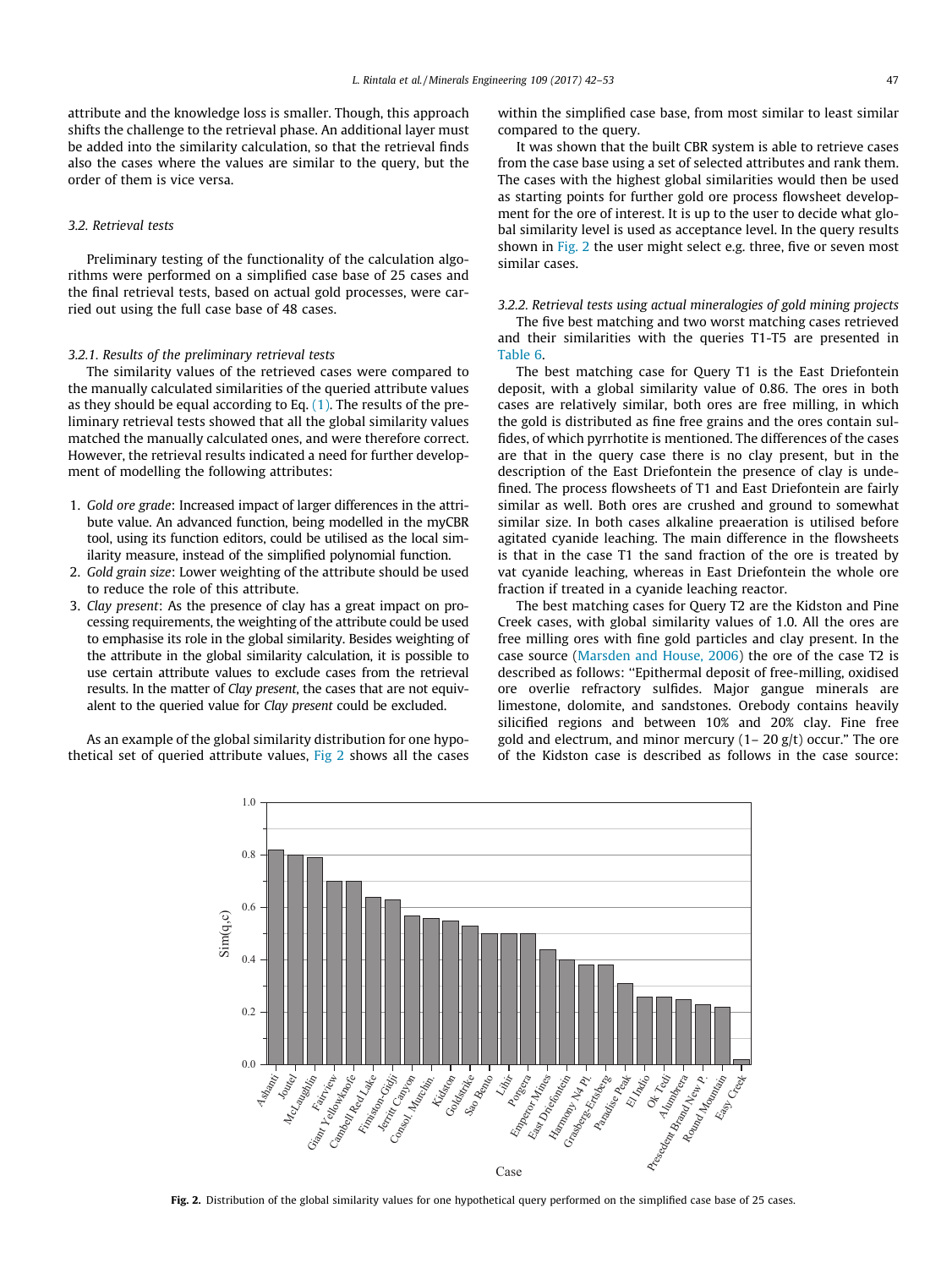#### <span id="page-6-0"></span>Table 6

The most similar (1st–5th) and dissimilar (47th–48th) cases for the test queries T1-T5, global similarity was calculated by Eq. [\(1\)](#page-1-0) and has a value between 0 and 1.

| Paired | Query T1             |      | Query T2                |      | Query T3                  |      | Query T4                  |      | Query T5             |      |
|--------|----------------------|------|-------------------------|------|---------------------------|------|---------------------------|------|----------------------|------|
| Cases  | Case                 | Sim  | Case                    | Sim  | Case                      | Sim  | Case                      | Sim  | Case                 | Sim  |
| 1st    | East Driefontein     | 0.86 | Kidston                 | 1.00 | Ashanti                   | 1.00 | Barneys Canyon            | 0.88 | Grasberg-Ertsberg    | 0.83 |
| 2nd    | Fort Knox            | 0.71 | Pine Creek              | 1.00 | Cambell Red Lake          | 0.88 | Barneys Canyon            | 0.88 | Fort Knox            | 0.67 |
| 3rd    | Fort Knox            | 0.71 | Fort Knox               | 0.83 | Fairview                  | 0.88 | Joutel                    | 0.88 | Fort Knox            | 0.67 |
| 4th    | Yanacocha            | 0.71 | Fort Knox               | 0.83 | Giant Yellowknife         | 0.88 | Ashanti                   | 0.75 | East Driefontein     | 0.67 |
| 5th    | Yellowknife          | 0.71 | <b>East Driefontein</b> | 0.83 | Joutel                    | 0.88 | Cambell Red Lake          | 0.75 | Yanacocha            | 0.67 |
| 47th   | Lihir2               | 0.29 | Easy Creek              | 0.33 | Ok Tedi                   | 0.25 | Harmony N4 Plant          | 0.13 | Porgera <sub>2</sub> | 0.33 |
| 48th   | Porgera <sub>2</sub> | 0.29 | Porgera <sub>2</sub>    | 0.33 | President Brand New Plant | 0.13 | President Brand New Plant | 0.13 | Barneys Canyon       | 0.17 |

Table 7

Interviewing results from the three senior experts.

| Query          | Interview                              | Enrichment                                    | Pretreatments                                                                   |                              | Leaching technique                                                                                                   |
|----------------|----------------------------------------|-----------------------------------------------|---------------------------------------------------------------------------------|------------------------------|----------------------------------------------------------------------------------------------------------------------|
| T <sub>1</sub> | <b>IIa</b><br>IIb<br><b>IIc</b><br>III | Flash flotation<br>Knelson gravity separation | Pretreatment<br>Pressure oxidation<br>Atmospheric pre-oxidation<br>Pretreatment |                              | Agitated cyanide leaching<br><b>CIL</b><br>Intensive cyanidation<br>Gold room (melting)<br>Agitated cyanide leaching |
| T <sub>2</sub> | $_{II}$<br>IIIa<br>IIIb                | Flotation                                     | Roasting<br>Alkaline pressure oxidation<br>Roasting/Pressure oxidation          | Lime addition                | <b>CIL</b><br><b>CIL</b><br>Agitated cyanide leaching<br>Agitated cyanide leaching                                   |
| T <sub>3</sub> | $_{II}$<br>IIIa<br>IIIb                | Flotation<br>Flotation                        | Pressure oxidation<br>Alkaline pressure oxidation<br>Fine grind                 |                              | <b>CIL</b><br>Thiosulfate leaching with ion exchange for recovery<br><b>CIL</b><br><b>CIL</b>                        |
| T <sub>4</sub> | $_{II}$<br>III                         | Flotation<br>Flotation                        | Pressure oxidation<br>Partial (60–80 %) acidic pressure oxidation<br>Regrind    | Neutralisation<br>Partial PO | <b>CIL</b><br><b>CIL</b><br><b>CIL</b>                                                                               |
| T <sub>5</sub> | $_{II}$<br>Ш                           | Flotation<br>Flotation                        | Roasting<br>Roasting<br>Roasting                                                |                              | <b>CIL</b><br><b>CIL</b><br>Agitated cyanide leaching                                                                |

''A predominantly free-milling ore with oxidised, transition, and sulfide zones were present in volcanic breccia. Gangue was mainly quartz, muscovite, chlorite, and carbonates with moderate clay (kaolinite) content. Some pyrite (<2%) was present. Fine free gold was present, some intimately associated with pyrite. Copper mineralisation was variable. Free gold was liberated at approximately  $53 \mu m$ ." These descriptions show the extent of the knowledge loss, when only a few attributes are used to describe the ore in the knowledge formalisation. However, the attributes employed are appropriate as the three cases are notably similar and the process flowsheets of the cases are rather similar as well. No pretreatment is employed and all ores are treated with agitated cyanide leaching followed by either carbon-in-pulp, carbon-in-column or both. The main difference in the flowsheets is that in the case T2 low-grade material is treated by heap cyanide leaching, whereas Pine Creek and Kidston apply only reactor leaching.

The best matching case for Query T3 is the Ashanti plant, with a global similarity value of 1.0. All the queried values are similar in these two cases. However, the process flowsheets are slightly different. The refractory sulfide ore (Au 2.0  $g/t$ ) of the case T3 is pretreated by nonacidic pressure oxidation before leaching by carbon-in-leach. The oxidised ore of the case T3 is treated by carbon-in-leach followed by pressure zinc precipitation. In the Ashanti case no pretreatments, such as pressure oxidation, are used and agitated cyanide leaching is employed as the leaching technique. This shows that the most similar case does not necessarily present an identical flowsheet with the query. Nevertheless, the idea of the CBR tool is that the system user can utilise the cases with highest global similarities as starting points for further process development. By observing the four next similar cases to case T3 (Cambell Red Lake, Fairview, Giant Yellowknife and Joutel with global similarity values of 0.88), it is observed that in all these next similar cases a pretreatment is used prior to cyanide leaching. This indicates to the system user that the option of using a pretreatment is likely to be beneficial, although not applied in the most similar case (Ashanti). In one of the next best matching cases (Giant Yellowknife) carbon-in-leach is utilised as in the case T3. To illustrate the global similarity distribution of the entire case base, all the cases and their similarities with T3 are illustrated in [Fig 3.](#page-7-0)

The best matching cases for Query T4 are the two Barneys Canyon cases and the Joutel project, with global similarity values of 0.88. The ores in all cases are refractory iron sulfides, in which the gold grains are enclosed in mineral. The ores contain sulfides, of which pyrite and arsenopyrite are mentioned. Joutel differs from T4 in gold grain size and the Barneys Canyon ores contain clay, unlike T4. However, the process flowsheet of Joutel is much more similar to T4 than the Barneys Canyon cases. In T4 and Joutel the ores are pretreated, by pressure oxidation and preaeration respectively, before cyanide leaching. In the dissimilar Barneys Canyon cases the ore is heap leached without any pretreatment. This underlines the benefit of CBR, as it provides several options for the user to compare.

The best matching case for Query T5 is the Grasberg-Ertsberg mining project, with a global similarity value 0.83. The process flowsheet industrially applied in the case T5 is very different from the process flowsheet of Grasberg-Ertsberg. In the case T5 majority of the fine carbonaceous material is processed by conditioning with kerosene prior to resin-in-pulp treatment. The sulfide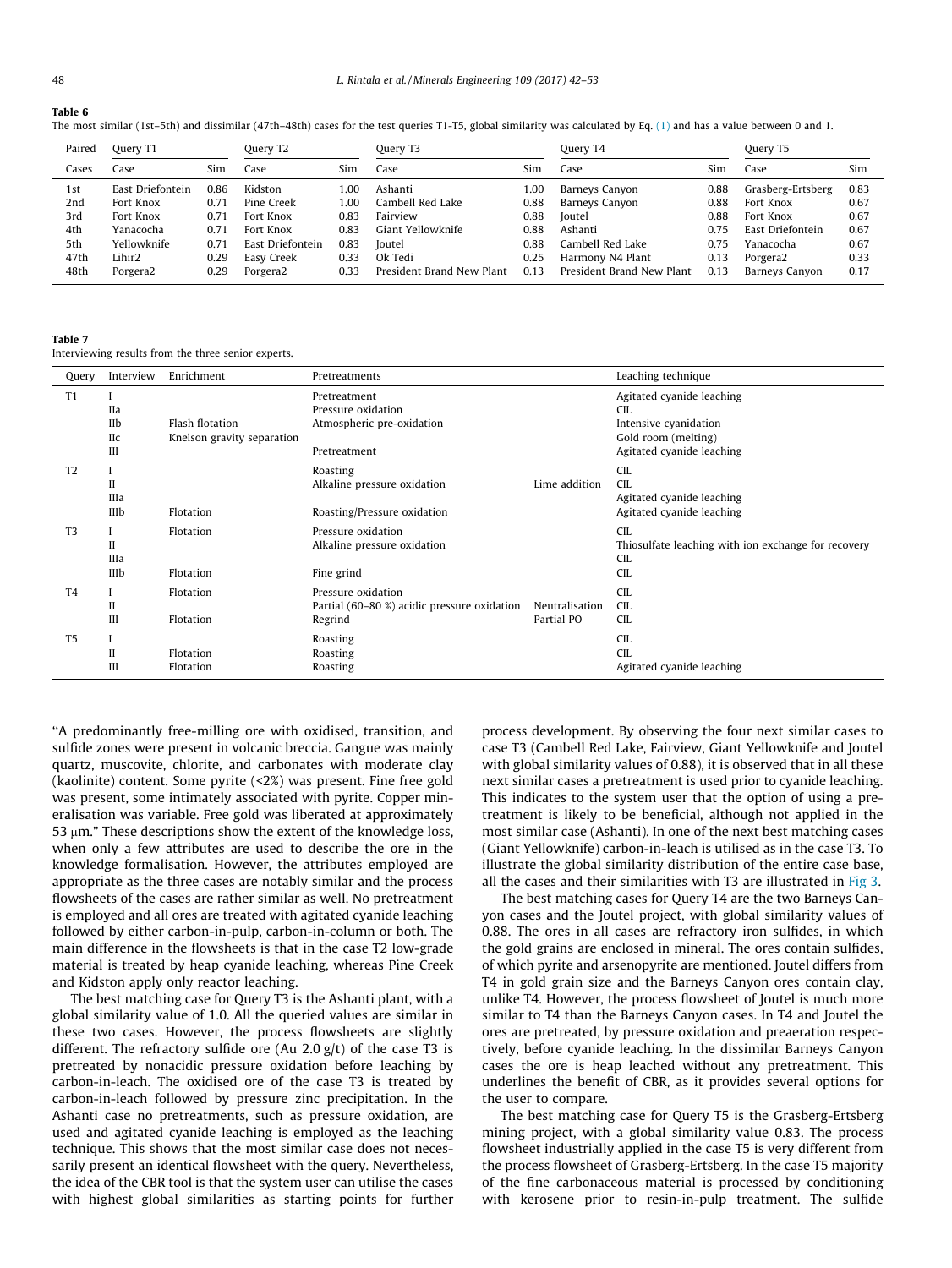<span id="page-7-0"></span>

Fig. 3. The distribution of the global similarity values for Query T3 performed on the full case base of 48 cases.

concentrate of the case T5 is treated by using intensive cyanide leaching. In the Grasberg-Ertsberg case the process employed produces merely Cu-Au concentrate by flotation, which is further processed in copper smelters. Actually none of the process flowsheets of the best matching cases are similar to the process flowsheet industrially applied in the test case T5. Even though more attributes were used in the query, the system could not find similar raw material that have similar process flowsheet, as at the moment there are no similar process flowsheets applied for any of the cases in the case base.

The retrieval results for all of the queries demonstrate the inherent capability of CBR to handle fuzzy knowledge. Overall, the results were at least satisfactory for T1-T4 providing similar process flowsheets as either the most similar case (T1, T2 and T4) or in the five most similar cases (T4). The CBR system provides results not only in the form of the best matching case but also a number of next best matching cases, sorted by their global similarity to the query. Thus CBR is able to provide results even when no exact match is found. This capability combined with the approach of similarity based retrieval allows the CBR system to provide possible solutions even on only sparse, incomplete or fuzzy queries.

#### 3.3. Human expert interviews

Three hydrometallurgical experts, here Interviewee I, II and III, answered the interviewing questions. As can be seen from [Table 7,](#page-6-0) their answers show some similarities, but also differ in many ways. For clarity, the table only holds the answers concerning enrichment, pretreatment and leaching techniques. All interviewees implied comminution before these steps and basic recovery techniques thereafter. In some cases the interviewee suggested several parallel process paths for the ore and in these cases the different paths are indicated as Ia, Ib, etc.

In T1, the answers are quite similar, since all would choose a pretreatment for oxidising sulfides, followed by cyanide leaching (Interviewee I did not specify the pretreatment further). For T2, Interviewee I would suggest roasting, Interviewee II's suggestion is alkaline pressure oxidation and Interviewee III suggests one or the other for the refractory part of the ore. The answers differ most regarding T3 where Interviewee I would float and pressure oxidise the concentrate, then apply CIL (carbon-in-leach), but Interviewee II suggests applying alkaline pressure oxidation followed by thiosulfate leaching due to the ore's preg-robbing characteristics. Interviewee III however would divide the ore into oxidic and sulfidic streams, only leach the oxidic part, while applying floatation, fine grinding and CIL for the sulfidic stream. All interviewees would suggest pressure oxidation for T4 and Roasting for T5. Two out of three interviewees would apply flotation for T4 and T5.

Generally, it can be said that interviewees I and II prefer CIL and possibly would recommend it, unless there was an obvious reason for concluding otherwise. Whereas interviewee III clearly prefers agitated cyanide leaching, unless the ore is preg-robbing. The interviewees agree on the pretreatment methods on none of the test cases, even though the given information is identical and relatively straightforward. This indicates that their assumptions of the ores, past experiences etc. play a role in their decision making. Certain patterns can be seen in their answers. For example, it is possible that Interviewee I has had experience with using flotation before pressure oxidation (T3 and T4), but not before roasting (T2 and T5). Interviewee II might have had lots of experiences with pressure oxidation (T1-T4) and less with roasting T5. Interviewee III seems to be more familiar with regrinding the ore during the process than the other two experts (T3 and T4).

Compared to the actual processes utilised for the ores in queries T1-T5 the only question where the interviewees proposed similar flowsheet was T4. On other questions, the process flowsheets they suggested were distinctly dissimilar from the original processes. This merely comes to show that making process suggestions based on lacking knowledge of the ore is very challenging. Humans naturally use their past experiences in situations where rapid decisions need to be made based on lacking information, as was the case in the interviewing situation. However, these presumptions can then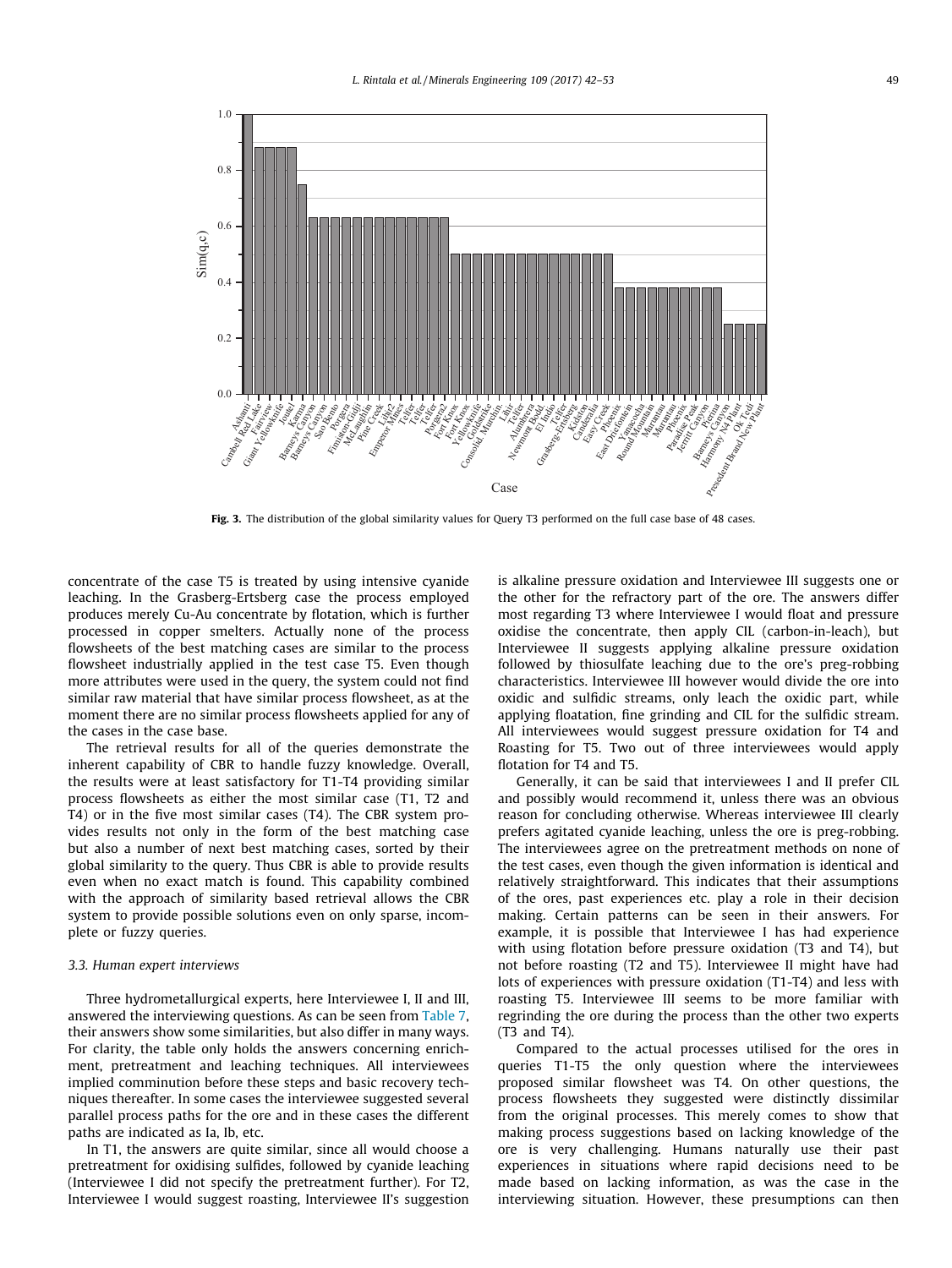<span id="page-8-0"></span>follow the decision maker further into the decision making process, even after sufficient information and resources are available. Automated decision support systems, such as CBR, can lessen these human biases by providing objective analysis based on greater amounts of information.

# 4. Conclusions

The evaluation showed that the CBR methodology and the modelled attributes resulted in a system that was able to retrieve similar raw materials that have relatively similar process flowsheets compared to the test cases (T1-T5). The results of the CBR retrieval tests were compared with the interview results of human experts (I-III). It was shown that the constructed CBR system could retrieve more similar process flowsheets compared to the human experts. When the objective is to quickly assess different processing methods for a gold ore deposit of interest, the CBR system is able to present a variety of options within a few seconds without human biases. These options can then be thoroughly evaluated with geological and metallurgical experiments prior to process design.

To enable a more accurate retrieval of cases, in the next phase of this research the number and accuracy of attributes will be improved to cover other relevant mineralogical properties of the ore. For example, Gold occurrence was modelled in a limited manner; the attribute was described by two stages only: "Free" or ''Enclosed in mineral". As also other factors, such as surface exposure and the type of mineral that has enclosed the gold, are relevant in the behaviour of the leaching process, the modelling of the Gold occurrence attribute will be studied in more detail. Additional attributes could include, for example, the size of the ore body, which has a great impact on the feasibility of capital investments.

The size of the case base will be extended further. This will increase the probability of a similar ore being present in the case base when a query is made. During the construction of the case base, it was noted that the CBR software needs to be modified in a way that one attribute can have more than one value. For example, if two different iron sulfides are present in the ore, the user should be able to enter this into the query. In addition, observations were made about the system's functionality related to similarity calculations. It was suggested that the impact of large differences in the value of Gold ore grade should be emphasised through an advanced local similarity function. The impact of the attribute Gold grain size needs to be decreased and that of the attribute Clay present needs to be increased by applying appropriate weighting factors.

Eventually, the constructed CBR tool should serve gold processing experts in the initial stages of flowsheet design by providing new ideas and possibly a second opinion. The real benefit of the automated decision support system is that it does not exclude any processing methods merely due to human biases, such as familiarity with another processing method. With continued development of the system, its functionality in providing starting points for gold process design will increase further.

# Acknowledgements

This work was supported in part by The Emil Aaltonen Foundation as well as in part by the LOWGRADE project of the ELEMET research program funded by FIMECC Oy. The financial support of Tekes and Outotec Oyj is gratefully acknowledged as well as the financial support of Technology Industries of Finland Centennial Foundation Fund for the Association of Finnish Steel and Metal Producers.

| Case                        | Ore type     | $\mathsf{grade}\ [ \mathsf{g}/\mathsf{t} ]$<br>Gold ore | distribution<br>Gold | Gold grain<br>size      | present<br>Sulfide | Arsenic<br>sulfide | Copper<br>sulfide | Iron sulfide                                     | present<br>Clay     | Case source                                                        |
|-----------------------------|--------------|---------------------------------------------------------|----------------------|-------------------------|--------------------|--------------------|-------------------|--------------------------------------------------|---------------------|--------------------------------------------------------------------|
| East Driefontein            | Free milling | $\frac{8}{6}$                                           | Free                 | Fine                    | Yes                | None               | None              | Pyrrhotite                                       | _undefined_         | Marsden and House (2006),                                          |
| Pierina                     | Free milling | $\overline{21}$                                         | Free                 | micronsized<br>Sub-     | Yes                | Any                | Any               | Pyrite                                           | $\_$ undefined $\_$ | Marsden and House (2006),<br>Chapter 12.2.2.12<br>Chapter 12.2.2.1 |
| No4Plant<br>Harmony         | Free milling | 2.4                                                     | Free                 | Fine                    | $\frac{1}{2}$      | None               | None              | None                                             | _undefined_         | Marsden and House (2006),<br>Chapter $12.2.2$                      |
| President Brand             | Free milling | 5.0                                                     | Free                 | _undefined_No           |                    | None               | None              | None                                             | $\_$ undefined $\_$ | Marsden and House (2006),                                          |
| Round Mountain<br>New Plant | Free milling | Ξ                                                       | Free                 | _undefined_             | Yes                | _undefined_        | _undefined_       | Pyrite                                           | _undefined_         | Marsden and House (2006),<br>Chapter 12.2.2.3                      |
| Kidston                     | Free milling | 2.0                                                     | Free                 | Fine                    | Yes                | _undefined_        | _undefined_       | Pyrite                                           | Yes                 | Marsden and House (2006),<br>Chapter 12.2.2.6                      |
| Pine Creek                  | Free milling | 2.4                                                     | Free                 | Fine                    | Yes                | Arsenopyrite       | _undefined_       | Pyrite                                           | ž                   | Marsden and House (2006),<br>Chapter 12.2.2.7                      |
| Muruntau                    | Free milling | 2.5                                                     | Free                 | undefined<br>Yes        |                    | Arsenopyrite       | _undefined_       | _undefined_                                      | _undefined          | Marsden and House (2006),<br>Chapter 12.2.2.8                      |
| Muruntau                    | Free milling | 2.5                                                     | Free                 | $\_$ undefined $\_$ Yes |                    |                    |                   | Arsenopyrite _undefined_ _undefined_ _undefined_ |                     | Marsden and House (2006),<br>Chapter 12.2.2.9                      |
|                             |              |                                                         |                      |                         |                    |                    |                   |                                                  |                     | Chapter $12.2.2$                                                   |

Appendix A . Case base Appendix A . Case base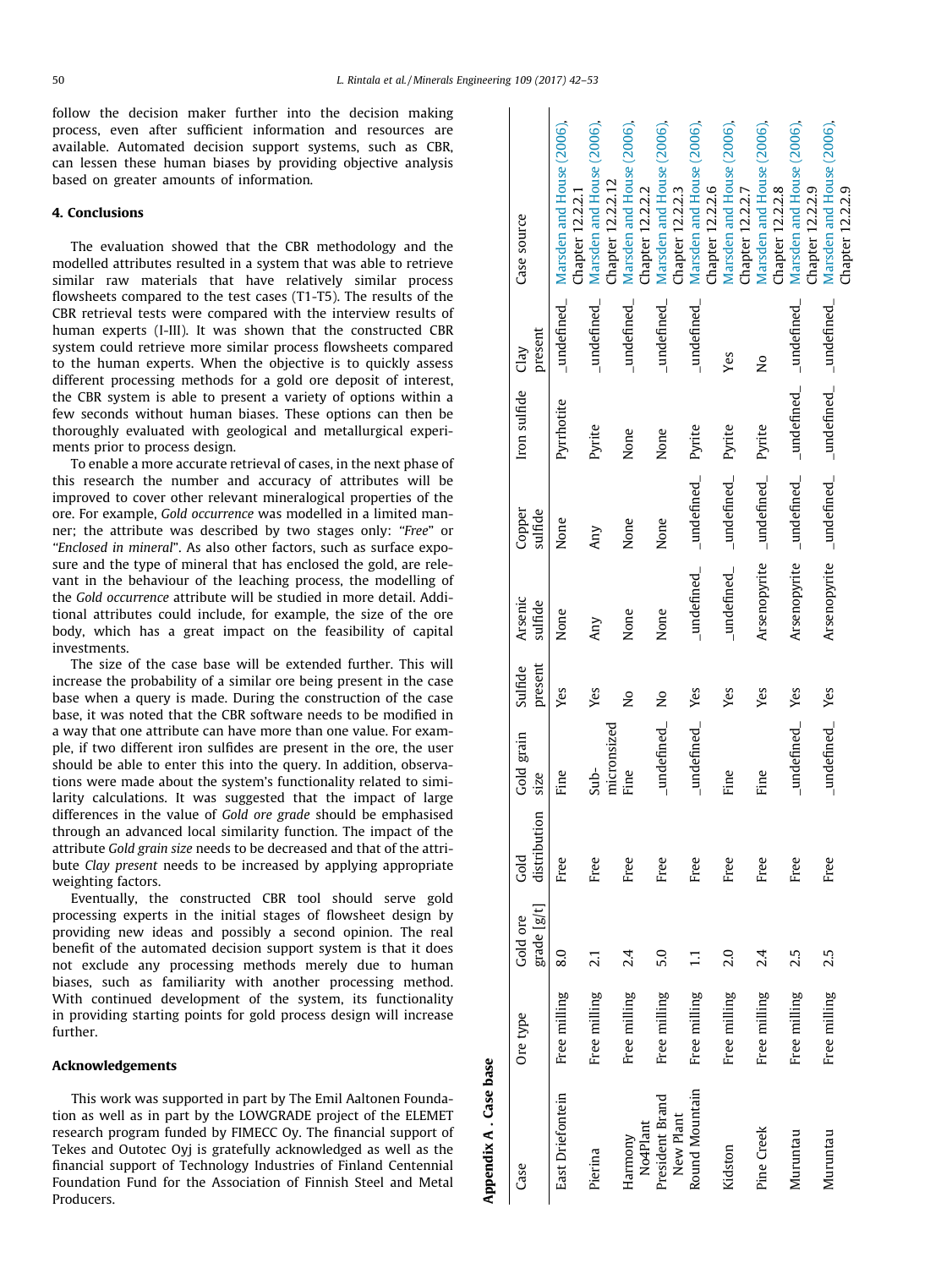Appendix A (continued)

| Case                                | Ore type                     | Gold ore<br>grade $[g/t]$ | Gold<br>distribution   | Gold grain<br>size    | Sulfide<br>present | Arsenic<br>sulfide       | Copper<br>sulfide         | Iron sulfide | Clay<br>present | Case source                                    |
|-------------------------------------|------------------------------|---------------------------|------------------------|-----------------------|--------------------|--------------------------|---------------------------|--------------|-----------------|------------------------------------------------|
| Fort Knox                           | Free milling                 | 0.9                       | Free                   | Fine                  | Yes                | None                     | None                      | Pyrite       | _undefined_     | Marsden and House (2006),<br>Chapter 12.2.2.10 |
| Fort Knox                           | Free milling                 | 0.9                       | Free                   | Fine                  | Yes                | None                     | None                      | Pyrite       | _undefined_     | Marsden and House (2006),<br>Chapter 12.2.2.10 |
| Yanacocha                           | Free milling                 | 1.5                       | Free                   | Fine                  | Yes                | None                     | None                      | None         | _undefined_     | Marsden and House (2006),<br>Chapter 12.2.2.11 |
| Giant Yellowknofe                   | Ref.<br>arsenopyritic        | 8.0                       | Grain encl.<br>in min. | $Sub-$<br>micronsized | Yes                | Arsenopyrite             | Any                       | Pyrite       | N <sub>o</sub>  | Marsden and House (2006),<br>Chapter 12.2.5.3  |
| Sao Bento                           | Ref.<br>arsenopyritic        | 7.2                       | _undefined_            | _undefined_           | Yes                | Arsenopyrite None        |                           | Pyrrhotite   | No              | Marsden and House (2006).<br>Chapter 12.2.5.5  |
| Fairview                            | Ref.<br>arsenopyritic        | 7.0                       | Grain encl.<br>in min. | $Sub-$<br>micronsized | Yes                | Arsenopyrite Any         |                           | Pyrite       | N <sub>o</sub>  | Marsden and House (2006),<br>Chapter 12.2.5.6  |
| Ashanti refractory<br>sulfide plant | Ref.<br>arsenopyritic        | 12.0                      | Grain encl.<br>in min. | Fine                  | Yes                | Arsenopyrite None        |                           | Pyrite       | No              | Marsden and House (2006).<br>Chapter 12.2.5.1  |
| Cambell Red Lake                    | Ref.<br>arsenopyritic        | 20.0                      | Grain encl.<br>in min. | undefined             | Yes                |                          | Arsenopyrite Chalcopyrite | Pyrite       | No              | Marsden and House (2006).<br>Chapter 12.2.5.2  |
| Joutel                              | Ref. iron<br>sulfide         | 5.8                       | Grain encl.<br>in min. | Fine                  | Yes                | Arsenopyrite None        |                           | Pyrite       | No              | Marsden and House (2006),<br>Chapter 12.2.4.1  |
| Fimiston-Gidji                      | Ref. iron<br>sulfide         | 3.8                       | Grain encl.<br>in min. | Fine                  | Yes                | None                     | None                      | _undefined_  | N <sub>0</sub>  | Marsden and House (2006),<br>Chapter 12.2.4.2  |
| McLaughlin                          | Ref. iron<br>sulfide         | 4.7                       | Grain encl.<br>in min. | Fine                  | Yes                | None                     | Chalcopyrite              | Pyrite       | Yes             | Marsden and House (2006),<br>Chapter 12.2.4.3  |
| Lihir                               | Ref. iron<br>sulfide         | $5.0\,$                   | Grain encl.<br>in min. | Sub-<br>micronsized   | Yes                | _undefined_              | _undefined_               | Pyrite       | _undefined_     | Marsden and House (2006),<br>Chapter 12.2.4.4  |
| Porgera                             | Ref. iron<br>sulfide         | $5.0\,$                   | Grain encl.<br>in min. | Sub-<br>micronsized   | Yes                | None                     | Chalcopyrite              | Pyrite       | No              | Marsden and House (2006),<br>Chapter 12.2.4.5  |
| Goldstrike                          | Ref. iron<br>sulfide         | 8.5                       | Grain encl.<br>in min. | Sub-<br>micronsized   | Yes                | None                     | None                      | Pyrite       | Yes             | Marsden and House (2006),<br>Chapter 12.2.4.6  |
| <b>Barneys Canyon</b>               | Ref. iron<br>sulfide         | 3.0                       | Grain encl.<br>in min. | Micronsized           | Yes                | Arsenopyrite             | _undefined_               | Pyrite       | Yes             | Marsden and House (2006),<br>Chapter 12.2.4.8  |
| Barneys Canyon                      | Ref. iron<br>sulfide         | 3.0                       | Grain encl.<br>in min. | Micronsized Yes       |                    | Arsenopyrite _undefined_ |                           | Pyrite       | Yes             | Marsden and House (2006),<br>Chapter 12.2.4.8  |
| <b>Barneys Canyon</b>               | Free milling                 | 1.5                       | Grain encl.<br>in min. | Micronsized           | No                 | None                     | None                      | None         | Yes             | Marsden and House (2006),<br>Chapter 12.2.4.8  |
| Consolidated<br>Murchison           | Ref. antimony 3.0<br>sulfide |                           | Free                   | Coarse                | Yes                | Arsenopyrite             | _undefined_               | _undefined_  | No              | Marsden and House (2006),<br>Chapter 12.2.7.1  |
| Paradise Peak                       | Silver rich                  | 3.1                       | Free                   | _undefined_Yes        |                    | Orpiment                 | None                      | None         | No              | Marsden and House (2006),<br>Chapter 12.2.3.1  |
| Easy Creek                          | Silver rich                  | 70.0                      | _undefined_            | _undefined_PYes       |                    | None                     | Chalcopyrite              | Pyrite       | No              | Marsden and House (2006),<br>Chapter 12.2.3.2  |
| Grasberg-Ertsberg                   | Copper rich                  | 2.0                       | Free                   | Fine                  | Yes                | None                     | Chalcopyrite None         |              | N <sub>o</sub>  | Marsden and House (2006),<br>Chapter 12.2.6.1  |

(continued on next page)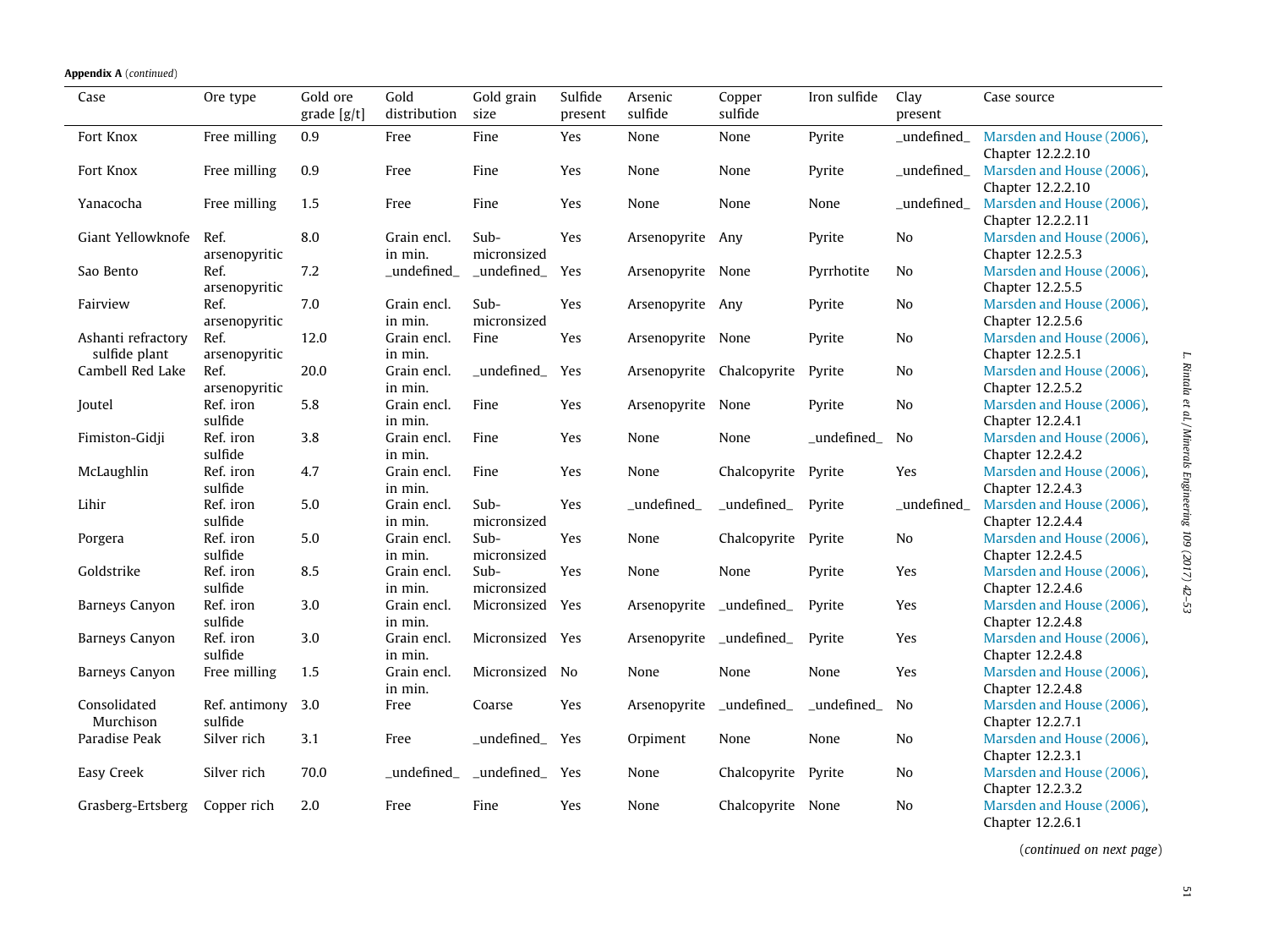Appendix A (continued)

| Case                  | Ore type              | Gold ore<br>grade $[g/t]$ | Gold<br>distribution   | Gold grain<br>size  | Sulfide<br>present | Arsenic<br>sulfide | Copper<br>sulfide         | Iron sulfide | Clay<br>present | Case source                                   |
|-----------------------|-----------------------|---------------------------|------------------------|---------------------|--------------------|--------------------|---------------------------|--------------|-----------------|-----------------------------------------------|
| OkTedi                | Copper rich           | 2.8                       | Free                   | Coarse              | No                 | None               | None                      | None         | No              | Marsden and House (2006).<br>Chapter 12.2.6.2 |
| ElIndio               | Copper rich           | 8.4                       | Free                   | Coarse              | Yes                | None               | None                      | Pyrite       | No              | Marsden and House (2006),<br>Chapter 12.2.6.3 |
| Alumbrera             | Copper rich           | 0.8                       | Free                   | Coarse              | Yes                | None               | Chalcopyrite              | Pyrite       | <b>No</b>       | Marsden and House (2006).<br>Chapter 12.2.6.4 |
| Phoenix               | Copper rich           | 1.1                       | _undefined_            | _undefined_         | Yes                | _undefined_        | Chalcopyrite Pyrite       |              | _undefined_     | Marsden and House (2006),<br>Chapter 12.2.6.5 |
| Phoenix               | Copper rich           | 1.1                       | _undefined_            | _undefined_         | Yes                | _undefined_        | Chalcopyrite Pyrite       |              | _undefined_     | Marsden and House (2006),<br>Chapter 12.2.6.5 |
| Canderalia            | Copper rich           | 0.3                       | Free                   | Fine                | Yes                | _undefined_        | Chalcopyrite Pyrite       |              | _undefined_     | Marsden and House (2006),<br>Chapter 12.2.6.6 |
| Telfer                | Copper rich           | 1.5                       | Grain encl.<br>in min. | Fine                | Yes                | Any                | Chalcopyrite Pyrite       |              | _undefined_     | Marsden and House (2006),<br>Chapter 12.2.6.7 |
| Telfer                | Copper rich           | 1.5                       | Free                   | Fine                | Yes                | Any                | Chalcopyrite              | Pyrite       | _undefined_     | Marsden and House (2006).<br>Chapter 12.2.6.7 |
| Telfer                | Copper rich           | 1.5                       | Grain encl.<br>in min. | Fine                | Yes                | Any                | Chalcopyrite              | Pyrite       | _undefined_     | Marsden and House (2006),<br>Chapter 12.2.6.7 |
| Telfer                | Copper rich           | 1.5                       | Grain encl.<br>in min. | Fine                | Yes                | Any                | Chalcopyrite              | Pyrite       | _undefined_     | Marsden and House (2006),<br>Chapter 12.2.6.7 |
| Telfer                | Copper rich           | 1.5                       | Free                   | Fine                | Yes                | Any                | Chalcopyrite              | Pyrite       | _undefined_     | Marsden and House (2006).<br>Chapter 12.2.6.7 |
| <b>EmperorMines</b>   | Telluride             | 25.0                      | Free                   | _undefined_         | Yes                | Arsenopyrite       | Any                       | Pyrite       | No              | Marsden and House (2006),<br>Chapter 12.2.8.1 |
| <b>JerrittCanyon</b>  | Carbonaceous          | 6.7                       | Free                   | _undefined_         | Yes                | Realgar            | None                      | Pyrite       | Yes             | Marsden and House (2006),<br>Chapter 12.2.9.1 |
| Yellowknife           | Silver rich           | 5.1                       | Free                   | Fine                | Yes                | Arsenopyrite None  |                           | Pyrrhotite   | _undefined_     | <b>Tyhee Development Group</b><br>(2010)      |
| Newmont<br>Boddington | Copper rich           | 0.8                       | Free                   | Micronsized         | Yes                |                    | Arsenopyrite Chalcopyrite | Pyrite       | _undefined_     | The AusIMM Bulletin<br>(2015)                 |
| Lihir <sub>2</sub>    | Ref. iron<br>sulfide  | 2.2                       | Grain encl.<br>in min. | _undefined_         | Yes                |                    | Arsenopyrite Chalcopyrite | Pyrite       | Yes             | Newcrest Mining (2014)                        |
| Karma                 | Ref.<br>arsenopyritic | $1.1$                     | _undefined_            | Fine                | Yes                |                    | Arsenopyrite Chalcopyrite | Pyrite       |                 | _undefined_True Gold Mining (2014)            |
| Porgera <sub>2</sub>  | Ref. iron<br>sulfide  | 3.9                       | Grain encl.<br>in min. | Sub-<br>micronsized | Yes                | Arsenopyrite       | None                      | Pyrite       | _undefined_     | Mining-technology (2005)                      |